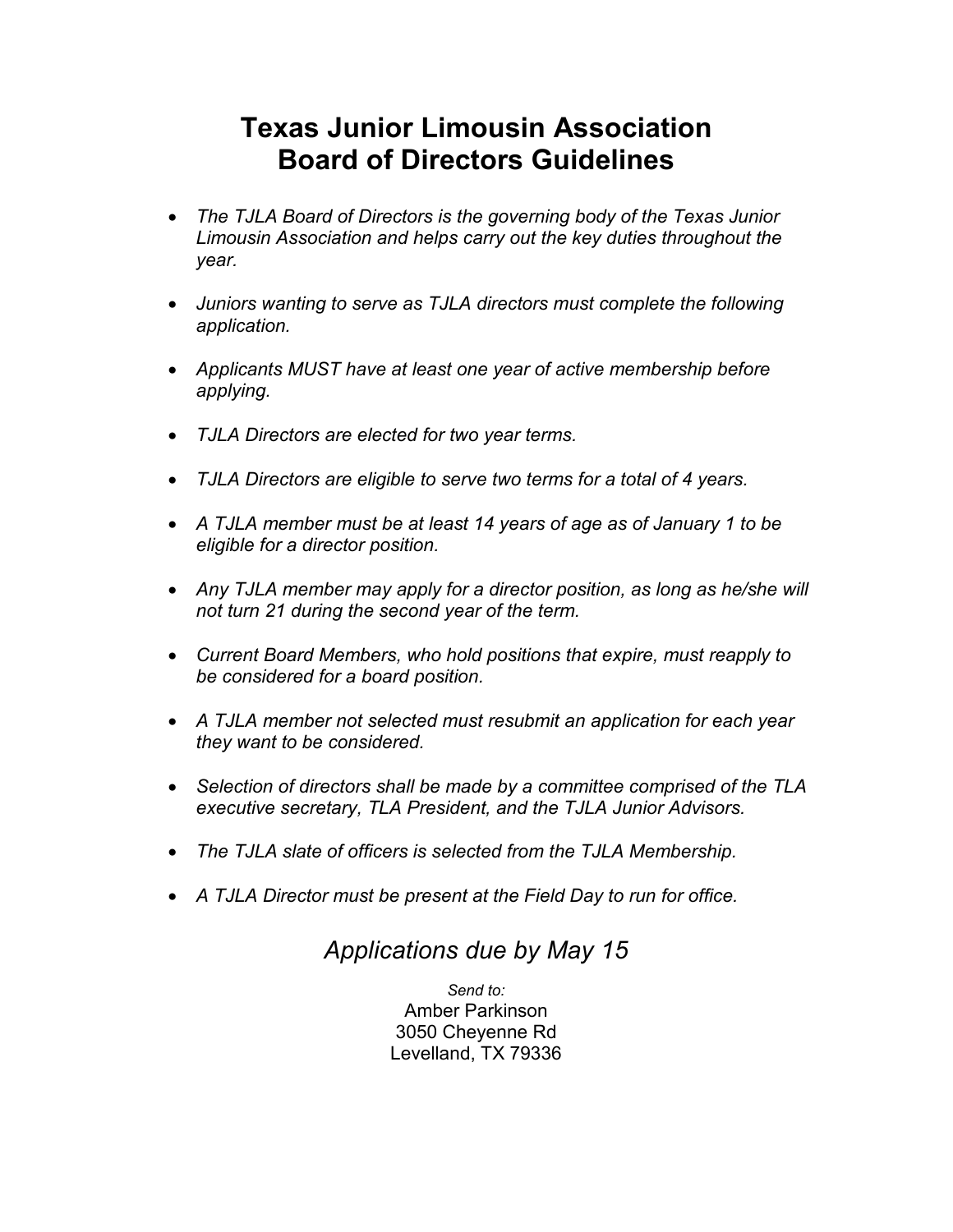# **Texas Junior Limousin Association Board of Directors Application**

## *Family and Personal Information:*

## *4-H and/or FFA Experiences:*

- Number of years in 4-H and/or FFA
- List the types and description of your projects

- List Offices held and/or responsibilities
- List honors and awards